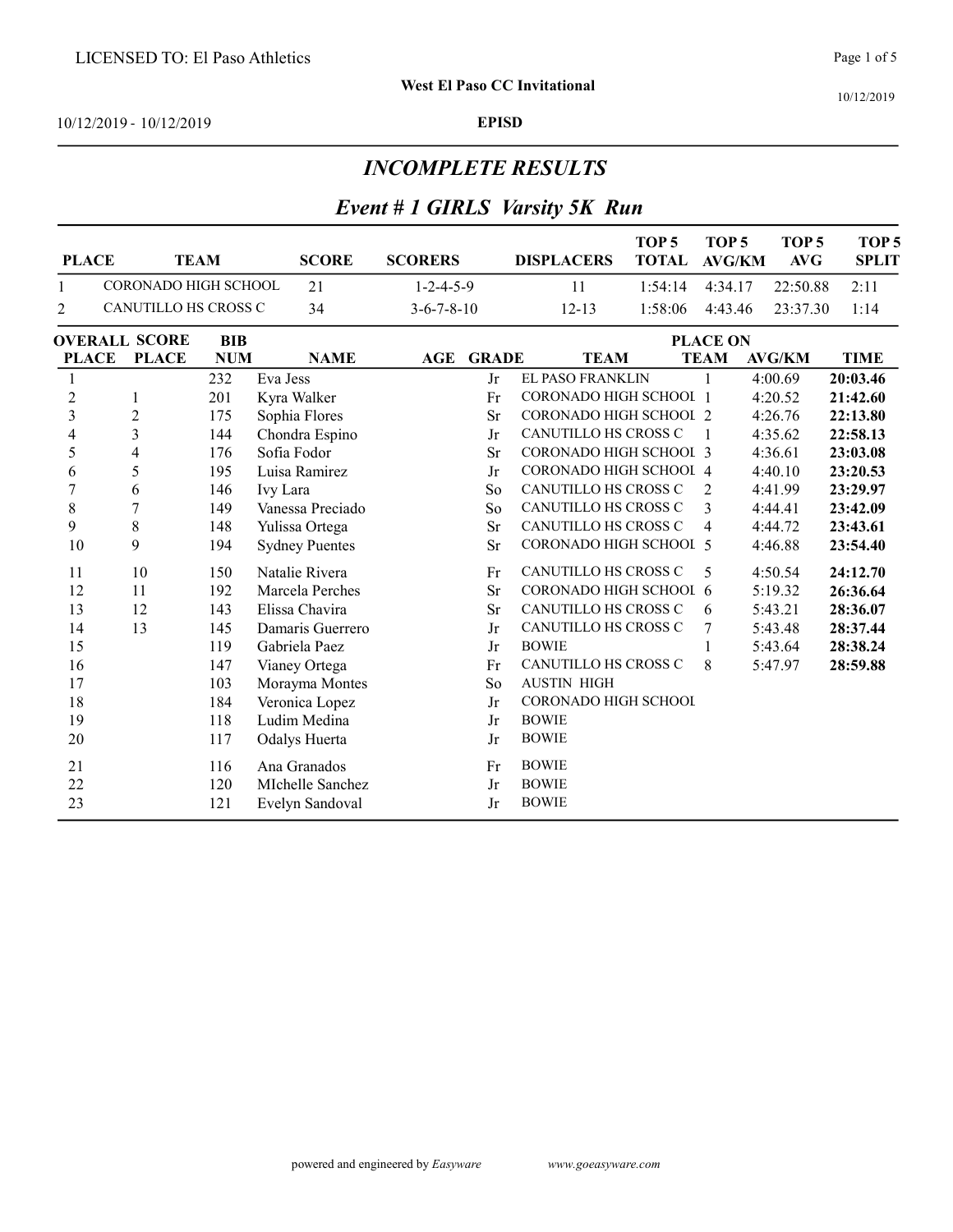10/12/2019

#### 10/12/2019 - 10/12/2019 EPISD

#### INCOMPLETE RESULTS

#### Event # 2 BOYS Varsity 5K Run

| <b>PLACE</b>                       |                         | <b>TEAM</b> | <b>SCORE</b>            | <b>SCORERS</b>           |              | <b>DISPLACERS</b>           | TOP <sub>5</sub><br><b>TOTAL</b> | TOP <sub>5</sub><br><b>AVG/KM</b> | TOP <sub>5</sub><br><b>AVG</b> | TOP <sub>5</sub><br><b>SPLIT</b> |
|------------------------------------|-------------------------|-------------|-------------------------|--------------------------|--------------|-----------------------------|----------------------------------|-----------------------------------|--------------------------------|----------------------------------|
| $\mathbf{1}$                       | CORONADO HIGH SCHOOL    |             | 16                      | $1 - 2 - 3 - 4 - 6$      |              | 8                           | 1:31:16                          | 4:34.17                           | 18:15.19                       | 0:56                             |
| $\overline{2}$                     | CANUTILLO HS CROSS C    |             | 54                      | $5 - 7 - 9 - 14 - 19$    |              | 20-24                       | 1:38:44                          | 4:43.46                           | 19:44.83                       | 2:55                             |
| 3                                  | CATHEDRAL CROSS COUN    |             | 63                      | $10 - 11 - 12 - 13 - 17$ |              | 18                          | 1:40:47                          | 4:01.88                           | 20:09.40                       | 0:49                             |
| 4                                  | <b>BOWIE</b>            |             | 97                      | 15-16-21-22-23           |              | 25                          | 1:46:44                          | 4:16.14                           | 21:20.74                       | 1:36                             |
| <b>OVERALL SCORE</b><br><b>BIB</b> |                         |             |                         |                          |              |                             |                                  | <b>PLACE ON</b>                   |                                |                                  |
| <b>PLACE</b>                       | <b>PLACE</b>            | <b>NUM</b>  | <b>NAME</b>             | AGE                      | <b>GRADE</b> | <b>TEAM</b>                 |                                  | <b>TEAM</b>                       | <b>AVG/KM</b>                  | <b>TIME</b>                      |
| 1                                  | 1                       | 223         | Stephen Pitchkolan      |                          | So           | CORONADO HIGH SCHOOL 1      |                                  |                                   | 3:34.18                        | 17:50.91                         |
| $\overline{c}$                     | $\overline{c}$          | 214         | Nicholas Gonzalez       |                          | <b>Sr</b>    | CORONADO HIGH SCHOOL 2      |                                  |                                   | 3:34.47                        | 17:52.35                         |
| $\overline{\mathbf{3}}$            |                         | 252         | Sebastan Mimbela        |                          | Fr           | LYDIA PATTERSON INST        |                                  | $\mathbf{1}$                      | 3:37.59                        | 18:07.99                         |
| $\overline{4}$                     | 3                       | 206         | Corey DuBrule           |                          | Jr           | CORONADO HIGH SCHOOL 3      |                                  |                                   | 3:39.25                        | 18:16.26                         |
| 5                                  | $\overline{\mathbf{4}}$ | 209         | Josh Espino             |                          | So           | CORONADO HIGH SCHOOL 4      |                                  |                                   | 3:41.88                        | 18:29.43                         |
| 6                                  | 5                       | 157         | Lance Hubert            |                          | <b>Sr</b>    | CANUTILLO HS CROSS C        |                                  | $\mathbf{1}$                      | 3:43.70                        | 18:38.50                         |
| $\overline{7}$                     | 6                       | 216         | Dominic Lara            |                          | <b>Sr</b>    | CORONADO HIGH SCHOOL 5      |                                  |                                   | 3:45.40                        | 18:47.02                         |
| 8                                  | $\overline{7}$          | 152         | Denovan Estrada         |                          | Fr           | CANUTILLO HS CROSS C        |                                  | $\overline{2}$                    | 3:46.23                        | 18:51.17                         |
| 9                                  | 8                       | 225         | <b>Dylan Saunders</b>   |                          | <b>Sr</b>    | CORONADO HIGH SCHOOL 6      |                                  |                                   | 3:52.59                        | 19:22.98                         |
| 10                                 | 9                       | 153         | Armando Flores          |                          | <b>Sr</b>    | CANUTILLO HS CROSS C        |                                  | 3                                 | 3:53.27                        | 19:26.38                         |
| 11                                 | 10                      | 165         | Andres Nevarez          |                          | <b>Sr</b>    | CATHEDRAL CROSS COUN 1      |                                  |                                   | 3:56.90                        | 19:44.51                         |
| 12                                 | 11                      | 161         | Diego Espinoza          |                          | Fr           | CATHEDRAL CROSS COUN 2      |                                  |                                   | 4:01.03                        | 20:05.17                         |
| 13                                 | 12                      | 166         | Elijah Noble            |                          | Fr           | CATHEDRAL CROSS COUN 3      |                                  |                                   | 4:01.88                        | 20:09.40                         |
| 14                                 | 13                      | 160         | Adolfo Delgado          |                          | <b>Sr</b>    | CATHEDRAL CROSS COUN 4      |                                  |                                   | 4:02.74                        | 20:13.74                         |
| 15                                 | 14                      | 154         | Roberto Gonzales        |                          | Jr           | CANUTILLO HS CROSS C        |                                  | $\overline{4}$                    | 4:02.89                        | 20:14.46                         |
| 16                                 | 15                      | 136         | Aaron Ortiz             |                          | <b>Sr</b>    | <b>BOWIE</b>                |                                  | $\mathbf{1}$                      | 4:05.32                        | 20:26.63                         |
| 17                                 | 16                      | 133         | John Murillo            |                          | Jr           | <b>BOWIE</b>                |                                  | $\overline{2}$                    | 4:05.43                        | 20:27.17                         |
| 18                                 | 17                      | 167         | Jacob Noble             |                          | Fr           | CATHEDRAL CROSS COUN 5      |                                  |                                   | 4:06.84                        | 20:34.21                         |
| 19                                 |                         | 247         | Angel Carrillo          |                          | Fr           | <b>LYDIA PATTERSON INST</b> |                                  | $\overline{2}$                    | 4:14.68                        | 21:13.40                         |
| 20                                 | 18                      | 163         | Renato Martinez         |                          | So           | CATHEDRAL CROSS COUN 6      |                                  |                                   | 4:14.75                        | 21:13.76                         |
| 21                                 | 19                      | 155         | Jacob Hamman            |                          | So           | CANUTILLO HS CROSS C        |                                  | 5                                 | 4:18.72                        | 21:33.64                         |
| 22                                 | 20                      | 156         | Alan Herrera            |                          | Fr           | CANUTILLO HS CROSS C        |                                  | 6                                 | 4:19.02                        | 21:35.14                         |
| 23                                 | 21                      | 139         | Jordy Puentes           |                          | Jr           | <b>BOWIE</b>                |                                  | $\mathfrak{Z}$                    | 4:21.05                        | 21:45.29                         |
| 24                                 | 22                      | 140         | <b>Israel Reyes</b>     |                          | Jr           | <b>BOWIE</b>                |                                  | $\overline{4}$                    | 4:24.25                        | 22:01.25                         |
| 25                                 | 23                      | 134         | Carlos Ortega           |                          | Jr           | <b>BOWIE</b>                |                                  | 5                                 | 4:24.67                        | 22:03.36                         |
| 26                                 | 24                      | 158         | <b>Anthony Martinez</b> |                          | Fr           | CANUTILLO HS CROSS C        |                                  | $\overline{7}$                    | 4:25.10                        | 22:05.51                         |
| 27                                 |                         | 251         | Michael Gonzalez        |                          | 3            | LYDIA PATTERSON INST        |                                  | 3                                 | 4:31.51                        | 22:37.55                         |
| 28                                 |                         | 110         | Omar Otero              |                          | <b>Sr</b>    | <b>AUSTIN HIGH</b>          |                                  | $\mathbf{1}$                      | 4:33.92                        | 22:49.60                         |
| 29                                 | 25                      | 122         | Marcos Adame            |                          | <b>Sr</b>    | <b>BOWIE</b>                |                                  | 6                                 | 5:36.49                        | 28:02.49                         |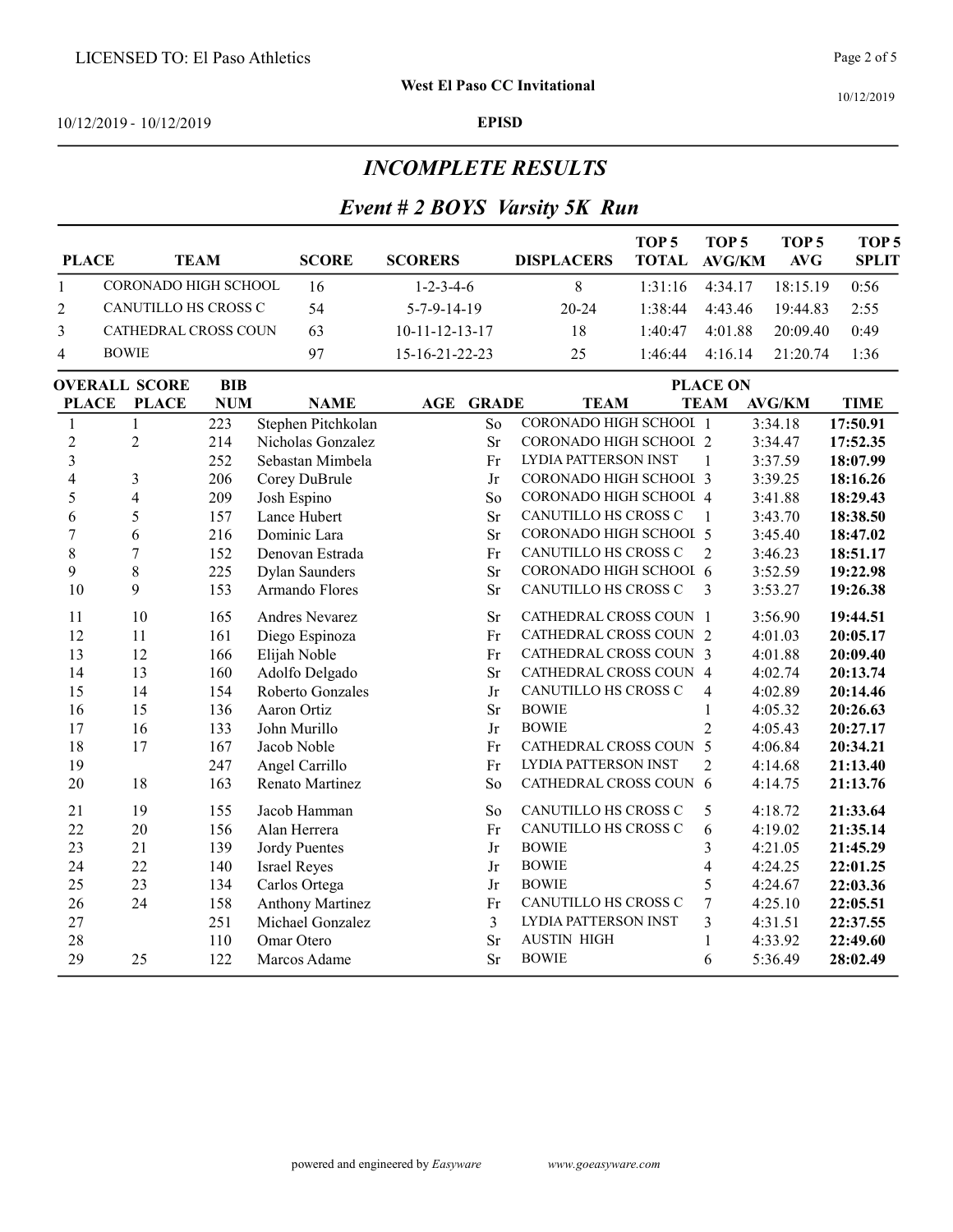#### INCOMPLETE RESULTS

## Event # 3 GIRLS OPEN 5K Run

| <b>PLACE</b> | <b>TEAM</b>                 |            | <b>SCORE</b>        | <b>SCORERS</b>      |                | <b>DISPLACERS</b>             | TOP <sub>5</sub><br><b>TOTAL</b> | TOP <sub>5</sub><br><b>AVG/KM</b> | TOP <sub>5</sub><br>AVG | TOP <sub>5</sub><br><b>SPLIT</b> |
|--------------|-----------------------------|------------|---------------------|---------------------|----------------|-------------------------------|----------------------------------|-----------------------------------|-------------------------|----------------------------------|
|              | <b>CORONADO HIGH SCHOOL</b> |            | 15                  | $1 - 2 - 3 - 4 - 5$ |                | $6 - 7$                       | 2:07:15                          | 4:34.17                           | 25:26.96                | 3:49                             |
|              | <b>OVERALL SCORE</b>        | BIB        |                     |                     |                |                               |                                  | <b>PLACE ON</b>                   |                         |                                  |
| <b>PLACE</b> | <b>PLACE</b>                | <b>NUM</b> | <b>NAME</b>         | AGE                 | <b>GRADE</b>   | <b>TEAM</b>                   |                                  | <b>TEAM</b>                       | <b>AVG/KM</b>           | TIME                             |
|              |                             | 182        | Sonya Lee           |                     | Fr             | <b>CORONADO HIGH SCHOOL 1</b> |                                  |                                   | 4:41.42                 | 23:27.13                         |
| 2            | 2                           | 188        | Sophia Munoz        |                     | Jr             | <b>CORONADO HIGH SCHOOL 2</b> |                                  |                                   | 4:55.49                 | 24:37.45                         |
| 3            | 3                           | 196        | Brianna Rubio       |                     | <b>Sr</b>      | CORONADO HIGH SCHOOL 3        |                                  |                                   | 4:57.01                 | 24:45.06                         |
| 4            | 4                           | 198        | Gabriela Silva      |                     | <b>Sr</b>      | <b>CORONADO HIGH SCHOOL 4</b> |                                  |                                   | 5:25.68                 | 27:08.44                         |
| 5            | 5                           | 179        | Camila Hernandez    |                     | So             | <b>CORONADO HIGH SCHOOL 5</b> |                                  |                                   | 5:27.34                 | 27:16.74                         |
| 6            |                             | 239        | Mia Delgado         |                     | So             | LYDIA PATTERSON INST          |                                  |                                   | 5:35.46                 | 27:57.31                         |
|              |                             | 240        | Gyneth Gonzalez     |                     | So             | LYDIA PATTERSON INST          |                                  | $\mathfrak{D}$                    | 5:35.69                 | 27:58.47                         |
| 8            | 6                           | 171        | Ana Amaton          |                     | So             | CORONADO HIGH SCHOOL 6        |                                  |                                   | 5:54.11                 | 29:30.59                         |
| 9            |                             | 241        | Nathalia Jauregui   |                     | So             | LYDIA PATTERSON INST          |                                  | 3                                 | 6:16.80                 | 31:24.03                         |
| 10           | 7                           | 189        | Nele Niedling       |                     | Jr             | <b>CORONADO HIGH SCHOOL 7</b> |                                  |                                   | 6:35.73                 | 32:58.67                         |
| 11           |                             | 243        | Alessandra Martinez |                     | $\overline{2}$ | LYDIA PATTERSON INST          |                                  | 4                                 | 6:35.77                 | 32:58.85                         |
| 12           |                             | 233        | Dezarae Lara        |                     | <b>Sr</b>      | <b>HARMONY SCIENCE ACAD 1</b> |                                  |                                   | 7:01.75                 | 35:08.76                         |
| 13           |                             | 234        | Julissa Olivas      |                     | Jr             | <b>HARMONY SCIENCE ACAD 2</b> |                                  |                                   | 7:18.32                 | 36:31.60                         |
| 14           |                             | 235        | Kassandra Sac       |                     | <b>Sr</b>      | <b>HARMONY SCIENCE ACAD 3</b> |                                  |                                   | 7:18.65                 | 36:33.26                         |

Page 3 of 5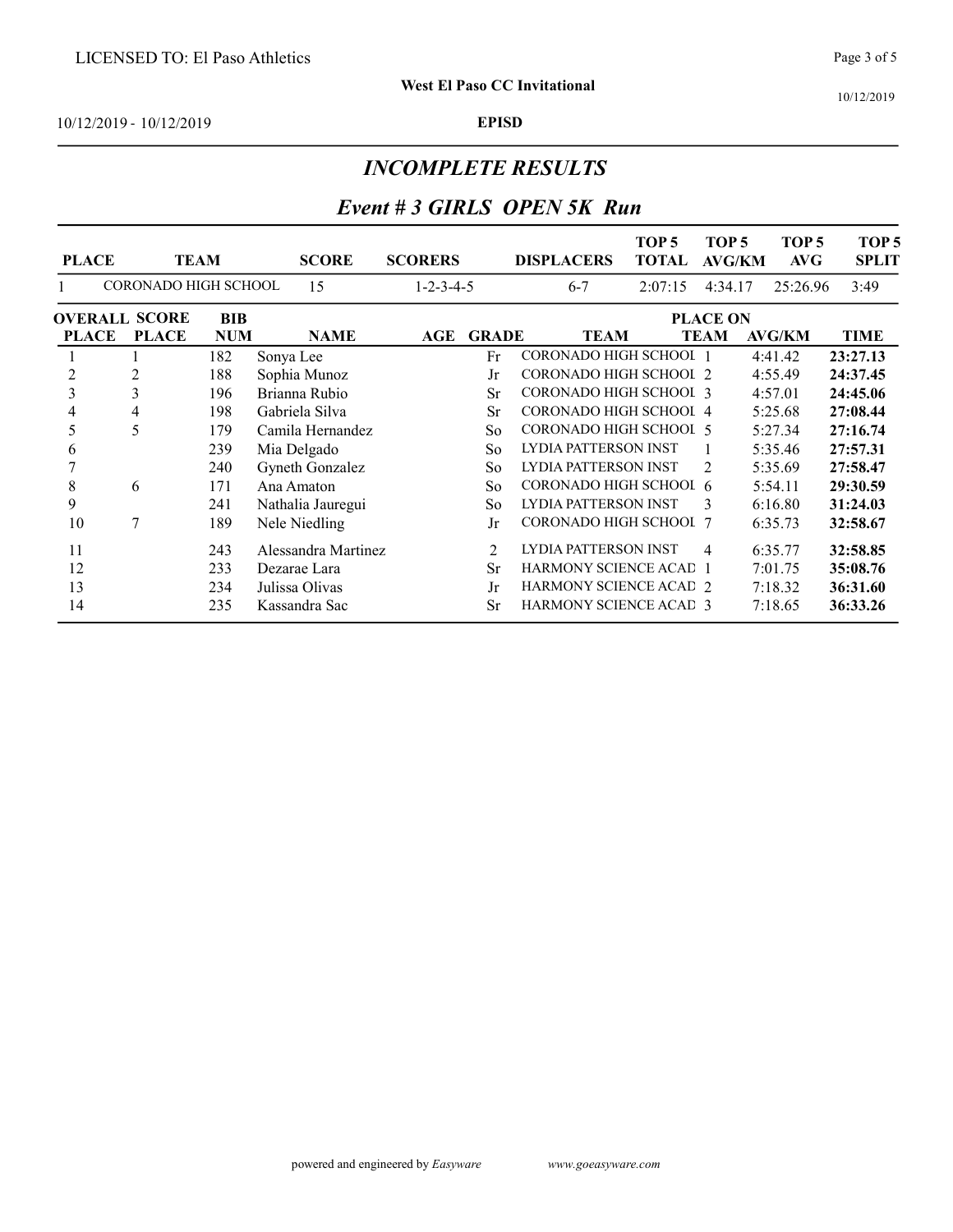#### INCOMPLETE RESULTS

#### Event # 4 BOYS OPEN 5K Run

| <b>PLACE</b>   | <b>TEAM</b>          |            | <b>SCORE</b>            | <b>SCORERS</b>      |              | <b>DISPLACERS</b>              | TOP <sub>5</sub><br><b>TOTAL</b> | TOP <sub>5</sub><br><b>AVG/KM</b> | TOP <sub>5</sub><br>AVG | TOP <sub>5</sub><br><b>SPLIT</b> |
|----------------|----------------------|------------|-------------------------|---------------------|--------------|--------------------------------|----------------------------------|-----------------------------------|-------------------------|----------------------------------|
| 1              | CORONADO HIGH SCHOOL |            | 15                      | $1 - 2 - 3 - 4 - 5$ |              | $6 - 7$                        | 1:41:53                          | 4:34.17                           | 20:22.51                | 1:42                             |
|                | <b>OVERALL SCORE</b> | <b>BIB</b> |                         |                     |              |                                |                                  | <b>PLACE ON</b>                   |                         |                                  |
| <b>PLACE</b>   | <b>PLACE</b>         | <b>NUM</b> | <b>NAME</b>             | AGE                 | <b>GRADE</b> | <b>TEAM</b>                    |                                  | <b>TEAM</b>                       | <b>AVG/KM</b>           | <b>TIME</b>                      |
| 1              |                      | 210        | Aaron Espinoza          |                     | <b>Sr</b>    | CORONADO HIGH SCHOOL 1         |                                  |                                   | 3:51.35                 | 19:16.79                         |
| 2              | $\overline{c}$       | 219        | Job O'Dell              |                     | Jr           | <b>CORONADO HIGH SCHOOL 2</b>  |                                  |                                   | 4:02.74                 | 20:13.71                         |
| 3              | 3                    | 213        | Diego Garnica           |                     | So           | CORONADO HIGH SCHOOL 3         |                                  |                                   | 4:07.31                 | 20:36.55                         |
| 4              | $\overline{4}$       | 227        | Jacob Strelitz          |                     | So           | CORONADO HIGH SCHOOI 4         |                                  |                                   | 4:09.26                 | 20:46.34                         |
| 5              | 5                    | 217        | Carlos Lopez            |                     | So           | <b>CORONADO HIGH SCHOOL 5</b>  |                                  |                                   | 4:11.83                 | 20:59.16                         |
| 6              | 6                    | 224        | Sebastian Presley       |                     | Jr           | CORONADO HIGH SCHOOL 6         |                                  |                                   | 4:15.92                 | 21:19.64                         |
| $\overline{7}$ | $\overline{7}$       | 218        | <b>Andrick Martinez</b> |                     | Jr           | CORONADO HIGH SCHOOL 7         |                                  |                                   | 4:17.55                 | 21:27.75                         |
| $\,$ $\,$      |                      | 204        | Santiago Arras          |                     | So           | CORONADO HIGH SCHOOL 8         |                                  |                                   | 4:20.34                 | 21:41.71                         |
| 9              |                      | 256        | Gerson Sanchez          |                     | Jr           | LYDIA PATTERSON INST           |                                  | 1                                 | 4:29.29                 | 22:26.46                         |
| 10             |                      | 257        | Rodolfo Sanchez         |                     | Jr           | <b>LYDIA PATTERSON INST</b>    |                                  | $\overline{2}$                    | 4:31.49                 | 22:37.46                         |
| 11             |                      | 228        | Josh Wall               |                     | So           | <b>CORONADO HIGH SCHOOL 9</b>  |                                  |                                   | 4:31.59                 | 22:37.96                         |
| 12             |                      | 222        | Gavin Patino            |                     | Jr           | CORONADO HIGH SCHOOL 10        |                                  |                                   | 4:31.88                 | 22:39.44                         |
| 13             |                      | 164        | Victor Martinez         |                     | Fr           | <b>CATHEDRAL CROSS COUN 1</b>  |                                  |                                   | 4:31.95                 | 22:39.78                         |
| 14             |                      | 126        | Gezer Gonzalez          |                     | Jr           | <b>BOWIE</b>                   |                                  |                                   | 4:32.85                 | 22:44.27                         |
| 15             |                      | 135        | Kevin Ortega            |                     | Fr           | <b>BOWIE</b>                   |                                  | 2                                 | 4:34.14                 | 22:50.72                         |
| 16             |                      | 255        | Diego Salasplata        |                     | Fr           | LYDIA PATTERSON INST           |                                  | 3                                 | 4:34.65                 | 22:53.26                         |
| 17             |                      | 226        | Fernie Sepulveda        |                     | Jr           | <b>CORONADO HIGH SCHOOL 11</b> |                                  |                                   | 4:41.03                 | 23:25.18                         |
| 18             |                      | 162        | Elias Flores            |                     | So           | <b>CATHEDRAL CROSS COUN 2</b>  |                                  |                                   | 4:41.80                 | 23:29.02                         |
| 19             |                      | 208        | Diego Espino            |                     | So           | CORONADO HIGH SCHOOL 12        |                                  |                                   | 4:53.00                 | 24:25.02                         |
| 20             |                      | 212        | Marco Flores Melchor    |                     | So           | CORONADO HIGH SCHOOL 13        |                                  |                                   | 4:54.65                 | 24:33.28                         |
| 21             |                      | 159        | Josemiliano Cohen       |                     | Fr           | <b>CATHEDRAL CROSS COUN 3</b>  |                                  |                                   | 4:55.74                 | 24:38.70                         |
| 22             |                      | 215        | Roque Hernandez         |                     | Jr           | CORONADO HIGH SCHOOL 14        |                                  |                                   | 4:57.70                 | 24:48.54                         |
| 23             |                      | 127        | Nazon Gonzalez          |                     | Fr           | <b>BOWIE</b>                   |                                  | 3                                 | 4:58.75                 | 24:53.76                         |
| 24             |                      | 131        | Diego Mendoza           |                     | Jr           | <b>BOWIE</b>                   |                                  | $\overline{4}$                    | 5:00.51                 | 25:02.56                         |

| <b>PLACE</b> |                             | <b>TEAM</b> | <b>SCORE</b>    | <b>SCORERS</b>      |                  | <b>DISPLACERS</b>             | TOP <sub>5</sub><br><b>TOTAL</b> | TOP 5<br><b>AVG/KM</b> | TOP <sub>5</sub><br>AVG | TOP <sub>5</sub><br><b>SPLIT</b> |
|--------------|-----------------------------|-------------|-----------------|---------------------|------------------|-------------------------------|----------------------------------|------------------------|-------------------------|----------------------------------|
|              | <b>CORONADO HIGH SCHOOL</b> |             | 15              | $1 - 2 - 3 - 4 - 5$ |                  | 6                             | 2:16:17                          | 4:34.17                | 27:15.36                | 3:53                             |
|              | <b>OVERALL SCORE</b>        | <b>BIB</b>  |                 |                     |                  |                               |                                  | <b>PLACE ON</b>        |                         |                                  |
| <b>PLACE</b> | <b>PLACE</b>                | <b>NUM</b>  | <b>NAME</b>     |                     | <b>AGE GRADE</b> | <b>TEAM</b>                   |                                  | <b>TEAM</b>            | AVG/KM                  | <b>TIME</b>                      |
|              |                             | 191         | Daniela Peinado |                     | Fr               | <b>CORONADO HIGH SCHOOL 1</b> |                                  |                        | 5:06.16                 | 25:30.80                         |
|              | ↑                           | 193         | Allie Perez     |                     | Fr               | CORONADO HIGH SCHOOL 2        |                                  |                        | 5:11.55                 | 25:57.78                         |
|              |                             | 199         | Nitza Valdez    |                     | Fr               | CORONADO HIGH SCHOOL 3        |                                  |                        | 5:32.39                 | 27:41.96                         |
| 4            | 4                           | 170         | Daphne Aguilar  |                     | Fr               | CORONADO HIGH SCHOOL 4        |                                  |                        | 5:32.44                 | 27:42.22                         |
|              |                             | 180         | Grace Houghton  |                     | Fr               | CORONADO HIGH SCHOOL 5        |                                  |                        | 5:52.81                 | 29:24.05                         |
| 6            | 6                           | 190         | Meredith Niland |                     | Fr               | CORONADO HIGH SCHOOL 6        |                                  |                        | 7:04.97                 | 35:24.87                         |

# Event # 5 GIRLS Freshmen 5K Run

10/12/2019

Page 4 of 5